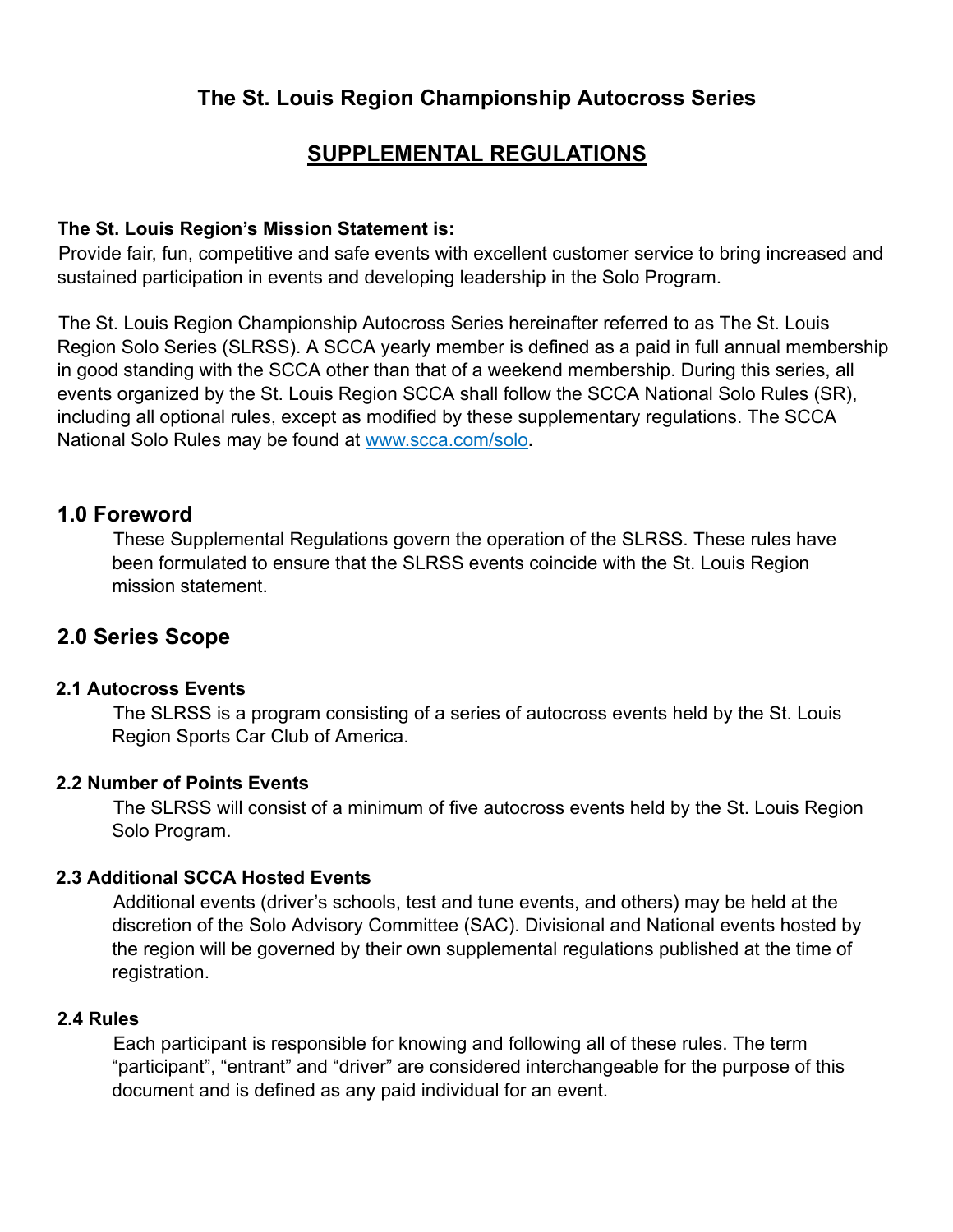# **3.0 Event Officials**

Event Officials are as described in Section 5 of the SR, except as noted below.

# **3.1 Event Chair**

- A. Per the National Solo regulations, a Chief Steward and Operating Steward shall be appointed for each solo event. For St. Louis Region events, Chief Steward and Operating Steward will be combined into one position called the Event Chair. This person shall be responsible for ensuring that the general conduct of the event is in accordance with the SR and the supplementary regulations.
- B. The Event Chair is the final arbiter of disputes and rule interpretations.

# **3.2 Safety Steward**

Actual event safety is governed by a Solo Safety Steward (SSS) who is assigned for each event. This person is responsible for overseeing the safe operation of the event. Please consult the SSS if you have any safety related questions at an event. This position is governed by the national rules.

# **4.0 Protests**

Protest procedures are the same as described in the SR, except as noted below. Protests at an event need to be lodged with the Event Chair no later than 30 minutes after the last run of the run group (heat) for that day.

## **4.1 Impound**

There is no impound period after each heat of runs, and no Chief of Impound. Competitors may return to the paddock as soon as they have completed their last run.

# **4.2 Protest Fee**

A filed protest shall be accompanied by \$25 cash, non-refundable protest fee per protested item at all St. Louis SCCA Solo events.

# **4.3 Protest Committee**

A protest committee consisting of at least three (3) members will govern the disposition of any protest. The SAC members in attendance will appoint a three (3) member Protest Committee (PC). The SAC should try to assure that there is as little conflict of interest as possible in the choices of the PC members for the protest. The PC will decide the protest on the day of the event within a reasonable time following completion of the event. If the protest cannot be decided on the day of the event, the PC must resolve it within one week of the date of the event. The protest decision will be communicated to both parties of the results of the protest in writing. The Event Chair shall not participate as a member of the committee. Participants in the same class as the protested car cannot serve on the PC.

# **4.4 Protest Appeals**

Appeals to protests are handled by the SAC. Participants in the same class as the protested car cannot serve on the Appeals Committee. Any SAC member included in any protest shall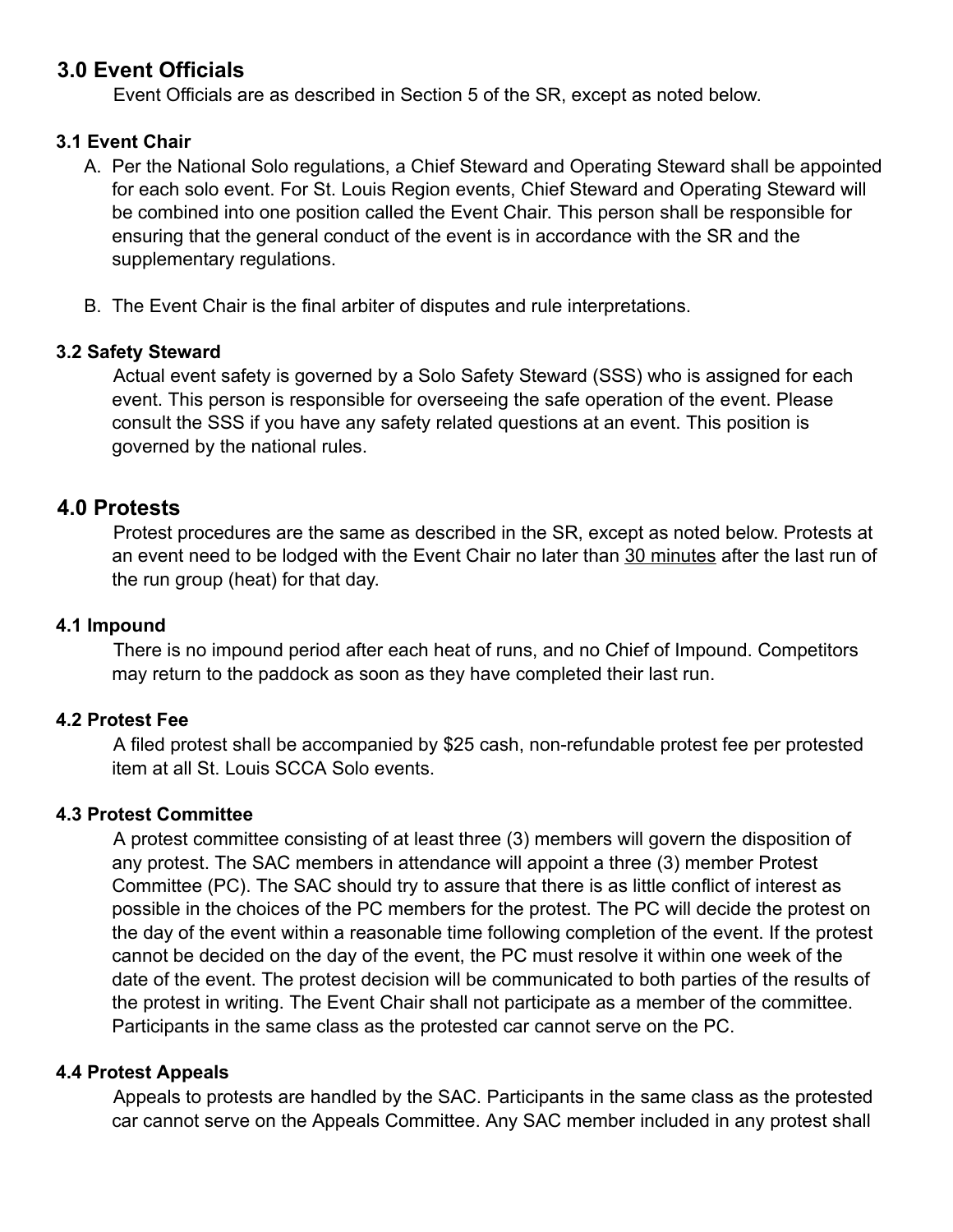recuse themselves from the SAC prior to hearing any appeals, and shall not attempt to influence the SAC members in any way. All SAC decisions are final.

# **5.0 Classes and Cars**

## **5.1 Available Car Classes**

Participants in SLRSS events may enter as any National or Supplemental Class as defined by the National Rule Book of the current year.

# **6.0 Work Assignments**

#### **6.1 Entrants as Workers**

All entrants are required to work their assigned heats. The Chief of Workers shall assign the actual work duty before the start of the event. It is the entrant's responsibility to know the run/work order and to work their assignments as instructed.

## **6.2 Designated Work Assignments**

Each Chief is responsible to recruit and train any additional workers they may need for the events. Each Chief shall communicate any workers assigned to their specialty to the Chief of Workers before the event. Assignments may be altered to accommodate the needs of the event.

#### **6.3 Run/Work Order**

The run/work order will be posted no later than the morning of the event.

#### **6.4 Failure to Work**

Failure of an entrant to work their assignment may result in their disqualification. Extenuating circumstances may be presented to the Chief of Workers or Event Chair for consideration.

# **6.5 Repeat Violations**

Repeat violators may be considered as unsportsmanlike conduct and may result in suspension from competition. An appeal may be filed with the SAC for reinstatement by the participant(s). In such matters, the SAC is not obligated to accept an appeal from participant(s).

# **7.0 Event Operation**

# **7.1 Unauthorized Course Changes**

The course will not be changed by unauthorized participants. Those authorized to make course changes are the Event Chair, Event Course Designer or the Event Safety Steward. Any unauthorized person found changing the course will be disqualified from the event.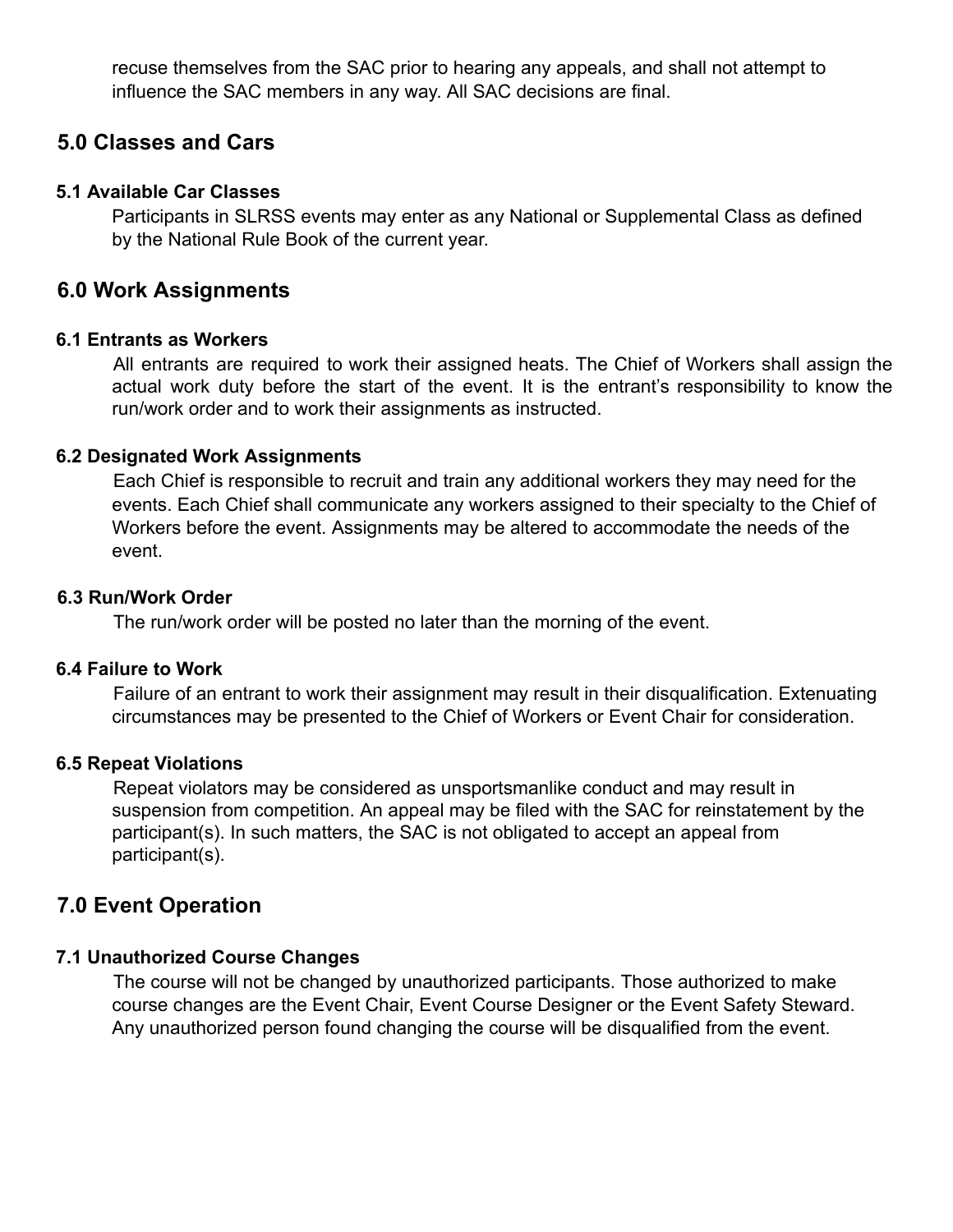## **7.2 Course Maps/Changes**

It is unlikely that a course map will be available at most local events. Course changes during the event will be avoided if possible. See section 19 "Course Breakup Guidelines for Officials" of this document.

#### **7.3 Passengers**

Single passengers are allowed at any time if they have signed the proper SCCA waiver and are a SCCA Yearly or Weekend member. Minor passengers, 12 years and older, that have a properly executed minor waiver, are also allowed. Passengers must meet the conditions in the current Solo Rules. It is important that passengers, who are also competitors, allow enough time to be ready for their own runs after having been a passenger in a car preceding their run. Passengers causing delays in the operation of the event will lose their "passenger privileges". They must be properly belted in the car and wear a helmet that has passed tech.

## **7.4 Equipment/Property Damage**

If an entrant should cause damage to any SLRSS equipment, (i.e. timing lights, display etc.) or to facility property during the event, the entrant shall be financially responsible for replacing the item/items damaged. The SLRSS will not be responsible for damages incurred to the entrant's vehicle or the entrant due to this occurrence or any occurrence.

## **7.5 Scores and Results**

Live timing may be available on <https://solo.stlscca.org/>. An FM radio transmitted announcer may be giving unofficial updates of results regularly the day of the event. Results will not be mailed to participants. Official event results and updated series points will be posted on the Internet at <https://solo.stlscca.org/> generally within one week of the event.

#### **7.6 Waivers**

St. Louis Region SCCA operates under the insurance and guidelines of the Sports Car Club of America. Solo events are considered low risk events, but there are many requirements that we must follow to ensure we are safe and to comply with our insurance. Anyone entering ANY St. Louis SCCA Solo event site must sign an insurance release waiver or have a valid annual waiver on file with SCCA. In order to enter, minors (under the age of 18) must have a properly executed minor waiver on file with SCCA or completed the day of the event, signed also by their parent(s) or legal guardian(s). If a participant is under 18 and their parent(s) or legal guardian(s) are not in attendance, the parent(s) or legal guardian(s) must ensure they already have a current annual waiver for the minor on file with SCCA. Blank adult and minor annual waiver forms are available for pickup at any event. Digital annual waivers are also available for annual members on the SCCA website in the member portal area. Anyone within the event area must display their Annual Waiver Hard Card or designated Event Wristband conspicuously at all times during the event.

# **8.0 Tech**

With the exception of vehicles completing Annual Tech per section 8.2 below, all vehicles are required to complete a Tech Inspection. Tech will check that car numbers and class are properly designated and displayed on the side of the car as per the SR. If St. Louis Region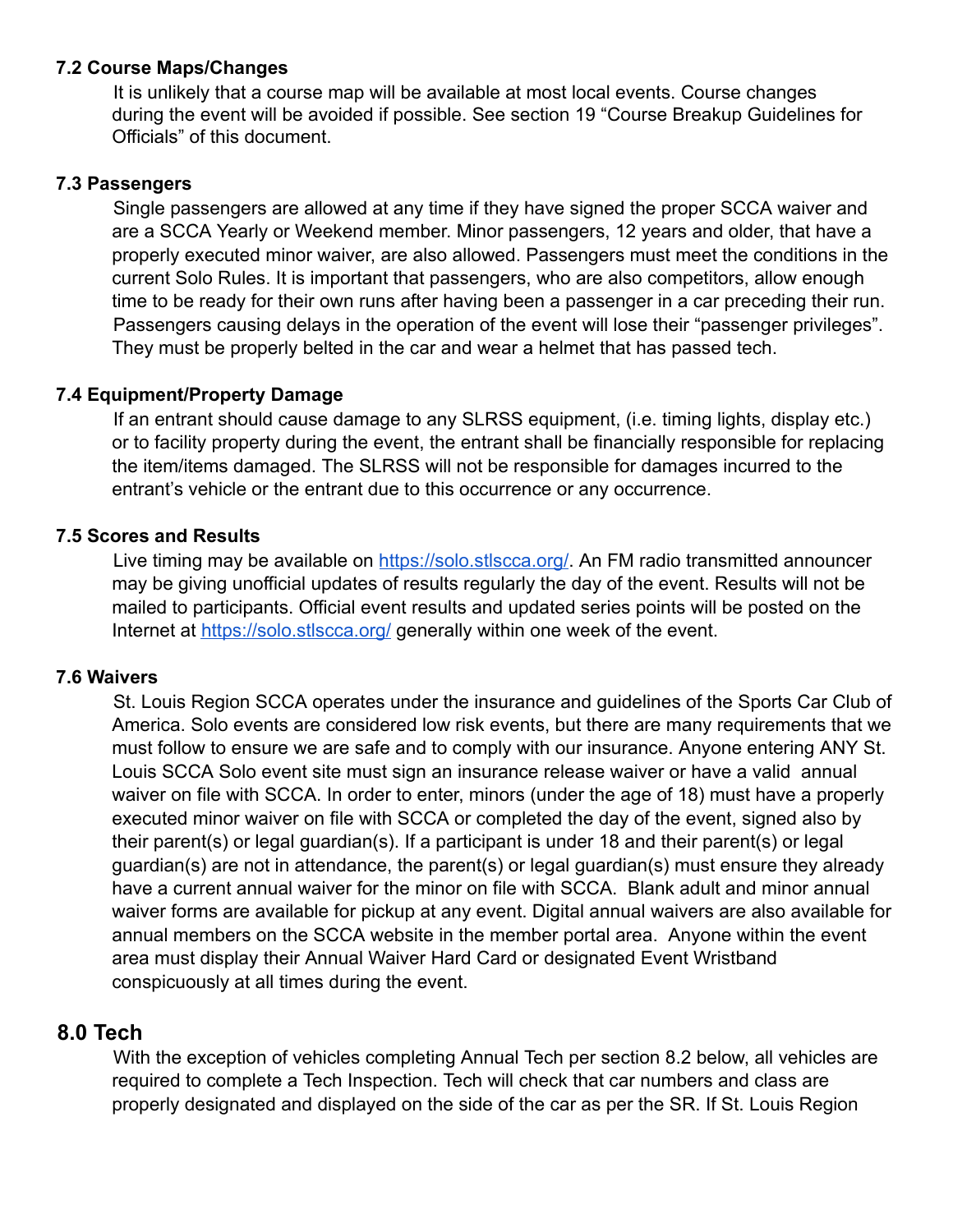materials are used to apply your numbers, St. Louis Region has no responsibility for any damage done in the application of numbers and letters.

# **8.1 Annual Tech**

St. Louis Region will use an Annual Tech system for our "seasoned members". The purpose of this system is twofold:

- Convenience to our regular member competitors; and
- To "ease up" the tech line on the morning of each event.

The procedure is simple; a participant will present a car for technical inspection. Numbers and class designation must be in place, the tires the car will normally compete on must be mounted on the car, the car may not be on a trailer, etc. A driver may be qualified for annual tech provided they meet the following requirements: must be a St. Louis Region SCCA Current Annual member and have run at least five (5) St. Louis Region SCCA Solo events in one (1) calendar year in the current or either of the previous two (2) years to be eligible and/or have run at least five (5) events in the current year. Certain exceptions may be applied and some stipulations stated here may be waived upon request to the Chief of Tech. The Chief of Tech will provide the Event Chair with any granted exceptions.

# **A. Annual Tech Rules**

Each Entrant agrees to adhere to all SR regarding Annual Tech**,** plus these rules:

- A. Vehicle must be re-inspected if any modifications are made to the car after receiving an Annual Tech approval. The Event Chair, Event Safety Steward or Chief of Tech can have any car rechecked anytime during the season or have a driver's Annual Tech privilege revoked for any reason.
- B. A specially prepared Annual Tech sticker will be applied to the lower portion of the left side windshield or nearby body panel. These stickers are designed to last all season. If for some reason a sticker needs to be replaced, a new one will be furnished, at no charge, one time. In the event a sticker needs to be replaced more than once, a \$5.00 charge will apply for a new sticker.
- C. The Annual Tech program will include a similar type sticker for helmets. This helmet sticker (affixed to the left side of the helmet) is expected to remain on the helmet, and will be recognized, all season.

# **8.3 Vehicle Identification** (SR 3.7) & (Vehicle Identification Appendix F in the SR)

- A. All vehicles must display numbers and class letters on both sides, which must be readable by Timing & Scoring, Course, and Grid at all times. Sponsor stickers may be required. If they are, they must be on to pass tech.
- B. Only one set of numbers and class letters may be visible while the vehicle is running.
- C. Class shall be represented by the upper-case abbreviated form rather than be spelled out. Ladies' classes shall be indicated by the letter "L" following the class letters. (Example: "BSPL" instead of "B Street Prepared Ladies").
- D. Numbers and class letters should be positioned next to each other. All letters and numbers must be on body panels, not on windows. All numbers and class letters must use the same typeface and the same color (except as provided in 8.3.F), and this color must provide adequate contrast to the background color.
- E. Numbers should be a minimum of 8" high with a 1.25" stroke. Class letters must be a minimum of 4" high with a 0.75" stroke. In all cases, the height of the class letters must be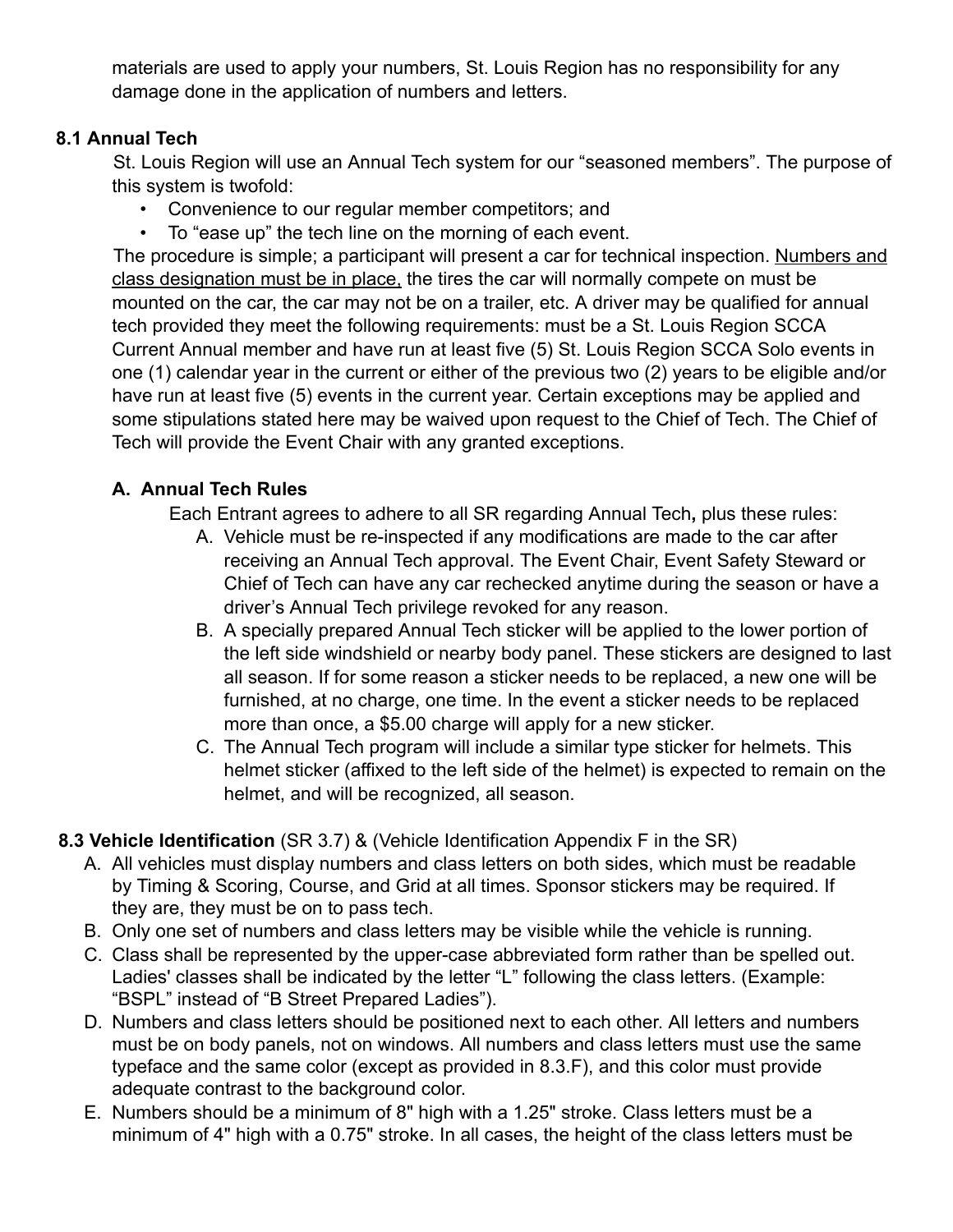between 25% and 75% of the height of the numbers. Stroke width must be at least 10% of the height.

F. The "1" on two-driver cars and the "L" on Ladies class cars need to be easily visible.

# **8.4 Car Numbers**

- A. Numbers 1 through 99 are allowed for first drivers. Car numbers will be issued on a first-come, first-served basis in each class, per event. If desired, drivers of the same car but in different classes (open and ladies) may use the same car number. No zeroes can be used as the first number on a car (e.g. 06, 006, 016).
- B. Second drivers in the same class must use the first driver's number plus 100 (e.g. add a 1)

# **9.0 Interference with Workers**

# **9.1 Timing and Scoring Trailer**

Only approved members may approach the timing trailer during a heat. Anyone approaching the timing trailer during a heat may be disqualified, without refund.

## **9.2 Other Workers**

Any competitor that interferes with other workers (i.e., corner, starter, etc.) may be DSQ without refund unless acting in an official capacity.

# **10.0 Series Scoring**

# **10.1 Championships**

There will be four (4) season championships: Class, Index, Ladies, and Novice.

# **10.2 Class Championship**

The Class Championship is based on the individual SCCA classes, as listed in Section 5.1 of this document, where points are awarded in each class at an event per Section 10.12, then totaled per Section 10.7 for the Class Championship. Trophies are awarded to qualified drivers, where a "qualified driver" is defined as a driver that acquired points for the class in question in at least 1/2 + 1 events. The number of trophies presented will be equal to the number of qualified drivers minus one, with a maximum of three trophies.

#### **10.3 Index Championship**

The St. Louis Region Index Championship will be based on overall performances at each event, graded on an index system designed to equalize the performance potential for each class. This index will be established at the beginning of the season and will utilize the most current PAX/RTP Index. **Index points are totaled per Section 10.7**.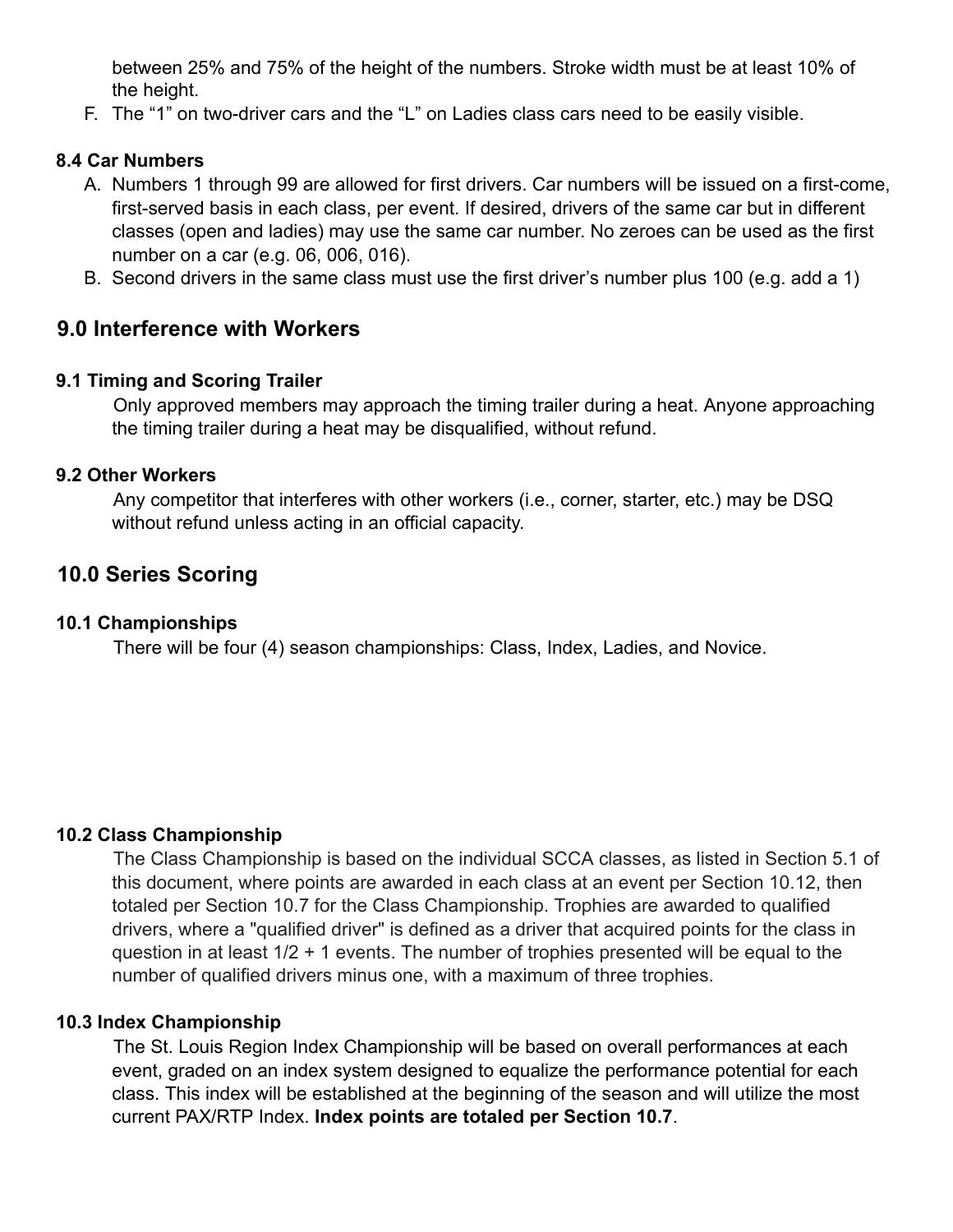The Top ten entrants in Index Championship season end standings will be awarded a trophy.

#### **10.4 Ladies Championship**

The St. Louis Region Ladies Index Championship will be calculated through the season by using the same index system as the Index Championship to allow competition between classes. All Ladies entrants will be automatically entered regardless of the actual class they are participating in. The top three entrants in the season end standings will be awarded a trophy.

#### **10.5 Novice Championship**

The St. Louis Region Novice Index Championship will be calculated through the season by using the same index system as the Index Championship to allow competition between classes. The definition of a "novice" for the purposes of this title chase is "someone who has run 5 or fewer Solo events before the first entry of the current year". The "Honor System" will be used, and to become eligible, the entrant is responsible for letting registration know about their Rookie status. The top three novices in the season end standings will be awarded a trophy**.** The top novice will be awarded the Solo Rookie of the Year.

#### **10.6 Qualifications for Event Points**

Points are awarded to all participants that adhere to all rules as required in these supplemental regulations or covered during the drivers meeting prior to the event.

#### **10.7 Season Points Calculations**

Total points for an entrant shall be calculated from the highest scoring  $\frac{1}{2}$  rounded up plus one of total season events.

#### **10.8 National and Divisional Events Hosted by St. Louis Region**

If one or more National Tour and/or Divisional Championship event(s) is included in the Regional Championship(s), each day of that event will be scored as a separate event. Only those entrants that have run at least two St. Louis Region events in the current season will be considered in the point computations; this means the highest placing St. Louis driver (with at least two previous events) is the overall, or class, winner; regardless of the actual event results.

#### **10.9 All DNF or All DSQ Runs**

Entrants who score a "Did Not Finish" or course deviation (DNF) in all runs are eligible for points. Entrants who receive a DSQ are not eligible for points in that event, and the event will not be considered when determining their event count.

#### **10.10 Tie Breakers**

Ties at the end of the season will be broken by the following criteria:

A. Head-to-head competition during the season (if in the same class), whichever driver has beaten the other more often;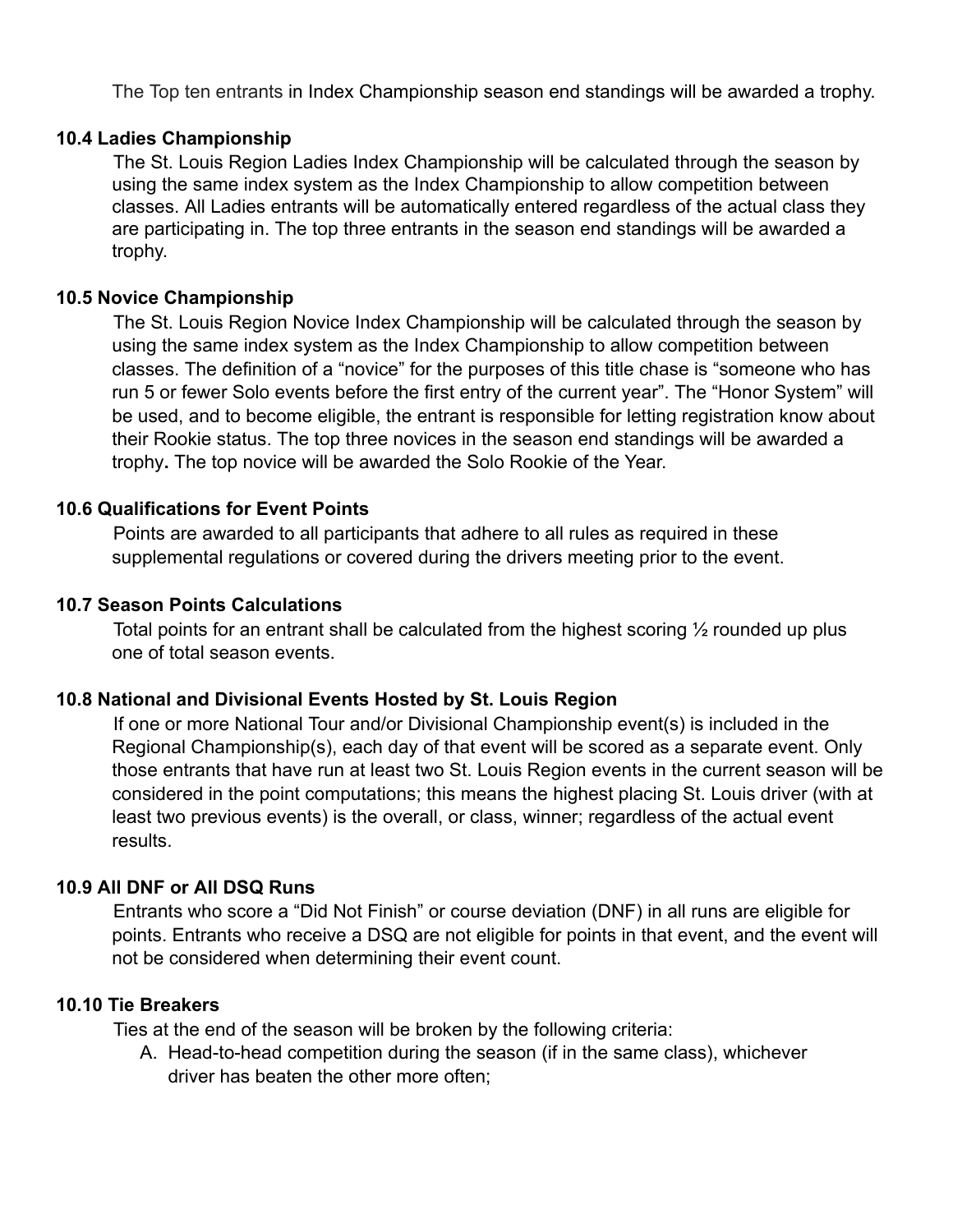B. Head-to-head competition during the season (if not in the same class), the driver that has placed higher on the overall index, in more events, will place higher. For evaluating this tie breaking criteria, all events in the series are counted.

## **10.12 Class Points**

Event points are based on the percentage of the class winner's time and the other drivers in the class' time. The class winner gets 10,000 points. To determine other driver's points, the winner's time is divided by the other driver's time and multiplied by 10,000. All drivers are scored.

## **10.13 Overall Points (Driver's Championship)**

Driver's Championship event points are based on the percentage of the Index winner's time and all other Index times. The Index winner gets 10,000 points. To determine other overall points, the winner's time is divided by the other index times and multiplied by 10,000. The Ladies and Novice Championships are determined in the same way, with the highest placing individual, in each group, receiving 10,000 points for that Championship. Other drivers divide their Index time into the winner's (Ladies or Novice) time and multiply by 10,000. All drivers are scored. Index points are calculated on a driver's "corrected" time, including penalties. Points posted to the website may be expressed as xxx.xx (with a decimal).

## **10.14 Non-Points-Based Annual Awards**

The Most Improved Driver, Spirit of Solo, Instructor of the Year, and Driver of the Year recipients will be selected by the SAC.

# **11.0 PAX INDEX**

The current index may be found at <http://solotime.info/pax>

# **12.0 Cancellations of Pre-Registrations**

We strongly recommend that you pre-register for events. Pre-registration shall be on-line using the MotorsportReg.com website and registries will receive a discount as predefined by the SAC at the beginning of each season. Walk up registration is available until the close of registration the day of the event in the amount of the regular published event fee. If you need to cancel your entry, contact the SA[C](https://solo.stlscca.org/) by 11:59pm local two days prior to the event. If cancellation is required after this time, contact the Event Chair for decisions regarding whether or not to issue credit or refund to your account. Note that if any credits are issued, they are only good until the end of the following season.

# **13.0 Conduct**

We value our facilities; your personal conduct is a direct reflection on the St. Louis SCCA organization. Be mindful that poor conduct could result in the loss of an event site.

# **13.1 Safe Environment**

The St. Louis Region SCCA is committed to providing a safe event to competitors and adhering to the terms of our site providers. Actions that could lead to a safety incident or put that relationship at risk and cause the loss of the event site will result in suspension until further notice.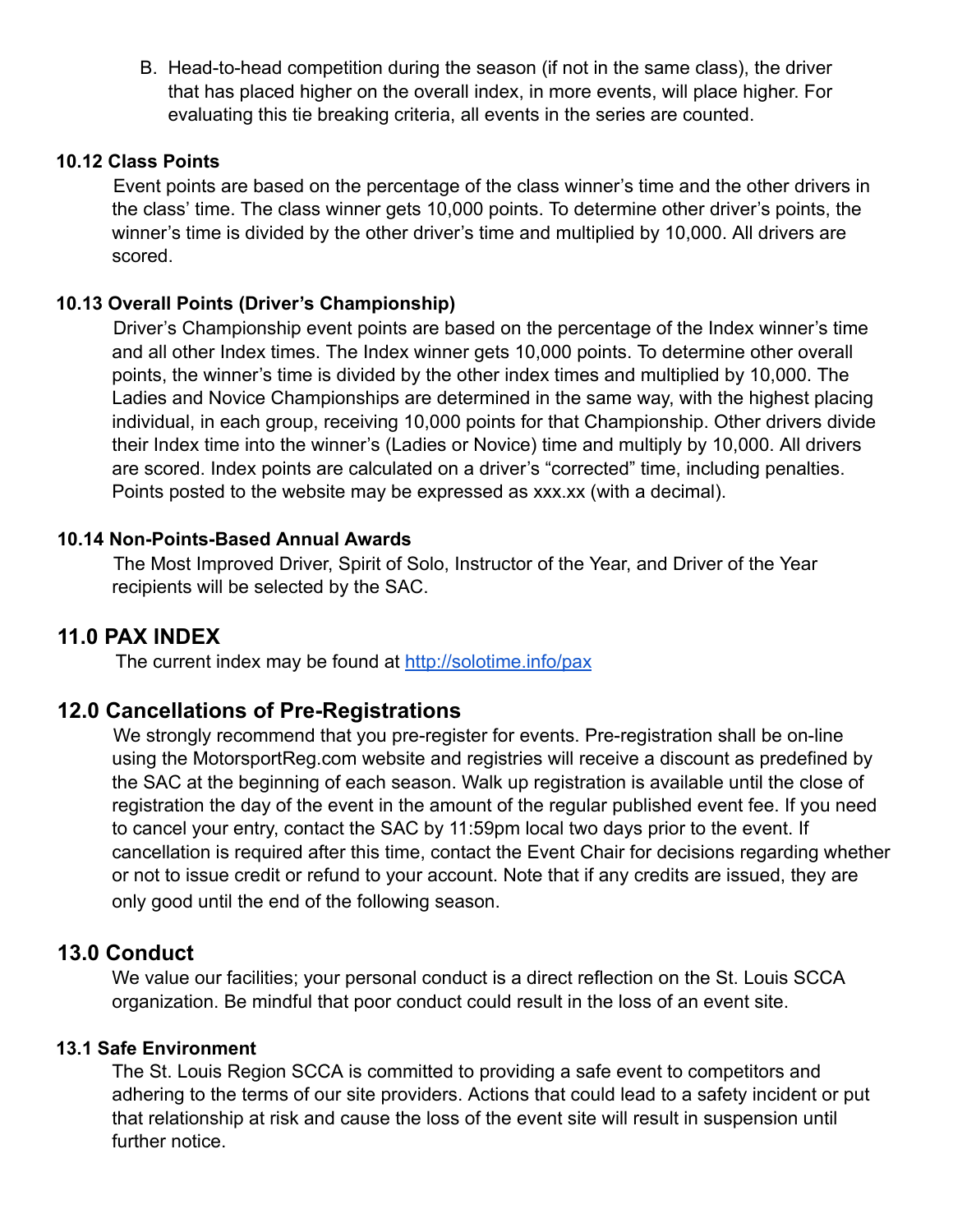#### **13.2 Personal Conduct**

The St. Louis Region enforces the SR Section 1.3.2 K that states Unsportsmanlike Conduct: Any Driver who drives unsafely at or near the event location, or displays unsportsmanlike conduct, shall be disqualified.

All participants and their guests present during any event are also held to a Personal Conduct standard of common decency and respect for others. Those that do not adhere to this rule will be asked to leave the facility immediately and will not be refunded. Depending on the circumstances, this type of behavior may cause the driver and/or guest to be suspended or permanently banned from all future St. Louis Region events. Suspended participants may file an appeal with the SAC for reconsideration and reversal. The SAC is not obligated to accept appeals.

## **13.3 "Make it Easy, Make it Fun"**

The St. Louis Region feels that the motto of "Make it Easy, Make it Fun" promotes friendly, safe and fun events. All entrants, organizers and guests are expected to help make our solo events friendly, safe and fun for all. **This means pitch in and help and please be polite.**

## **13.4 Car Numbers Pre/Post Event**

Numbers, letters and Stickers - In order to not create a negative perception about our events, it is suggested that entrants do not drive on the streets surrounding the event sites with their event numbers, letters and stickers displayed on their cars.

#### **13.5 Trash**

Trash pickup is the responsibility of each person. Trash receptacles may not always be available so bring a trash bag with you. **You are required to pick up your trash. Anyone asked by an official to pick up debris will be expected to cooperate. Offenders will be asked to leave and may be suspended from subsequent events.**

#### **13.6 Speed Limits**

Speed limits on the streets around the event site must be strictly adhered to avoid any problem with the public and our use of the facility.

# **14.0 SCCA Proprietary Ownership**

The Entrant also agrees to permit the Sports Car Club of America Inc, SCCA, St. Louis Region SCCA and their assignees (including but not limited to series sponsors, promoters/organizers of the Event), free of any charges, duties or fees, to use, license, reproduce, have reproduced, show, have shown, without limitation in space or time, all drawings, soundtracks, photographs, trademarks, films/video pictures concerning competitors, their drivers, teams or cars involved in the event(s) on any medium whatsoever for any documents, reports, coverage, broadcast, program, publication, video game or model production, software, etc. whether past, present or future. The Entrant further acknowledges and agrees that SCCA and St. Louis Region may freely assign or License its rights to a third party.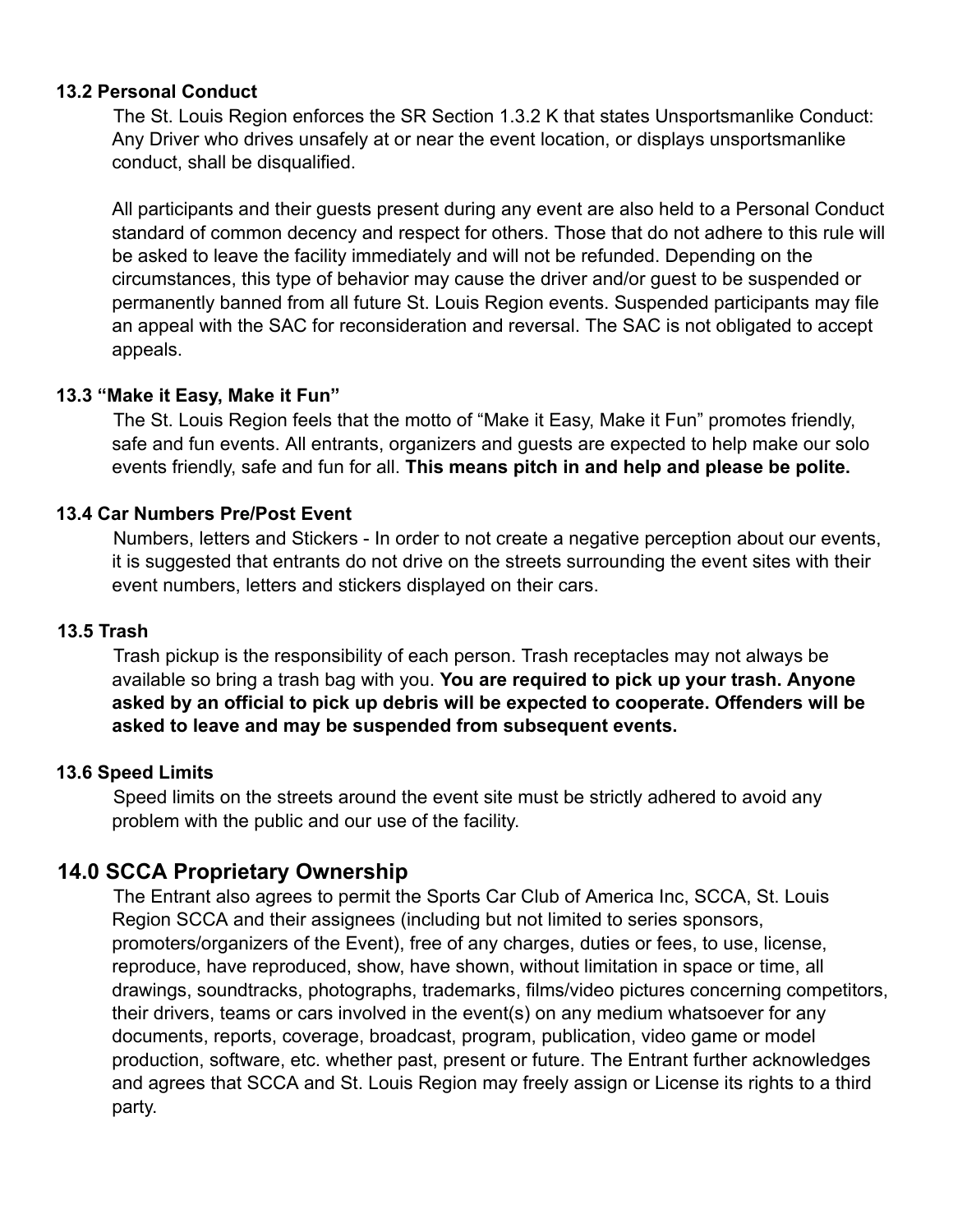## **14.1 Alcohol Policy**

No open alcoholic beverages allowed on the site while the event is active. Event is considered active until all property is stored.

# **15.0 Sound Measurements at St Louis Region Solo Events**

### **15.1 Loudness**

At the sole discretion of the Event Chair, if a driver's vehicle is deemed to be excessively loud, then the Event Chair or their designated representative will notify the competitor. If the Event Chair decides it could possibly jeopardize the event site the entrant will be requested to make changes to lower the sound level. If no changes can be made, or they do not lower the sound, the Event Chair will request the entrant not run the vehicle. This may not be protested. All competitors are asked to be mindful of the facility and its location with regard to the general public.

# **16.0 Changes, Errors and Omissions**

These rules are subject to change at any time by the Solo Advisory Committee. In case of typographical errors or omissions, clarification may be made by the Solo Advisory Committee at any time. Clarifications may also be requested by sending an email to teamsolo@stlscca.org-

# **17.0 Registration Agreement**

By entering this event, you agree that you will adhere to the current SCCA Solo Rules and the St. Louis Region Solo programs Supplemental Regulations.

# **18.0 Additional Regulations for Road Course Solo Events**

#### **18.1. Parade Lap**

All drivers may get a parade lap prior to the start of their heat. Co-drivers will ride together on this lap. In the case a single seat car has two-drivers, a ride in another vehicle with extra seats will be found.

### **18.2. Unsafe Driving**

If a driver runs two wheels off the paved surface, they will be given a DNF for that run. Any contact with safety barriers, walls, etc., and the driver will be disqualified for the day.

#### **18.3. Course Changes**

If any changes are made to the course due to safety issues, drivers in that heat will get another parade lap but will not receive additional reruns.

#### **18.4. Road Course Solo Banned Drivers**

Due to the nature of the facility, the following drivers will not be allowed to participate in these types of events.